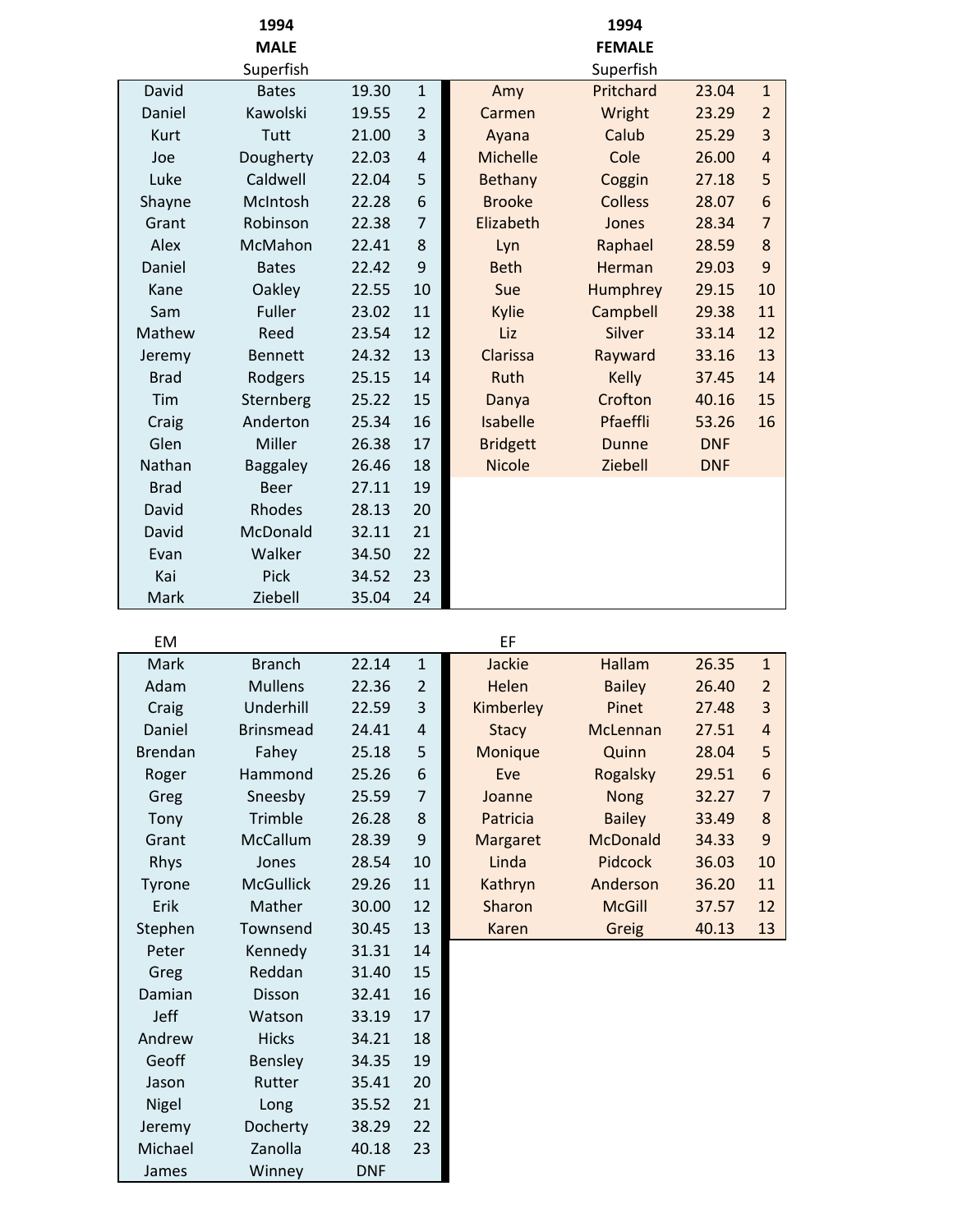| GM            |                |            |                | HF             |                 |            |                  |
|---------------|----------------|------------|----------------|----------------|-----------------|------------|------------------|
| Glen          | Lawrence       | 22.16      | $\mathbf{1}$   | <b>Shelly</b>  | Taylor-Smith    | 22.33      | $\mathbf{1}$     |
| Jayde         | Pezet          | 22.18      | $\overline{2}$ | <b>Karen</b>   | Robinson        | 25.55      | $\overline{2}$   |
| Gary          | Watson         | 22.22      | 3              | Helen          | Cox             | 27.58      | $\mathsf 3$      |
| Andrew        | Hunter         | 22.25      | 4              | Julie          | Prasser         | 29.25      | $\overline{a}$   |
| Mark          | Houston        | 25.20      | 5              | <b>Tracy</b>   | Stockwell       | 31.25      | 5                |
| Mark          | Paul           | 25.27      | 6              | Jeanette       | Phelps          | 32.30      | $\boldsymbol{6}$ |
| Paul          | Moosberger     | 25.38      | $\overline{7}$ | Wendy          | <b>Maley</b>    | 32.37      | $\overline{7}$   |
| Peter         | Henry          | 26.11      | 8              | <b>Debbie</b>  | Boothroyd       | 32.39      | $\bf 8$          |
| Don           | Opie           | 26.24      | 9              | Anita          | Fielding        | 33.27      | $9\,$            |
| Greg          | Iredale        | 27.45      | 10             | Melinda        | <b>McLeod</b>   | 33.42      | 10               |
| <b>Brian</b>  | <b>Buckley</b> | 27.46      | 11             | <b>Maree</b>   | Yopp            | 34.20      | 11               |
| <b>Brad</b>   | Collis         | 27.59      | 12             | Sue            | Clifford        | 34.48      | 12               |
| Tony          | Anderson       | 28.02      | 13             | <b>Therese</b> | <b>Crollick</b> | 34.56      | 13               |
| Peter         | Jacobsen       | 28.25      | 14             | Kathryn        | <b>Daniels</b>  | 40.26      | 14               |
| Andrew        | Jones          | 28.32      | 15             | Wendy          | <b>Boyd</b>     | <b>DNF</b> |                  |
| Rory          | <b>Tighe</b>   | 29.45      | 16             |                |                 |            |                  |
| Tony          | Margan         | 29.47      | 17             |                |                 |            |                  |
| Mick          | Gooley         | 29.54      | 18             |                |                 |            |                  |
| David         | <b>Bullock</b> | 29.58      | 19             |                |                 |            |                  |
| Garry         | Templeman      | 30.09      | 20             |                |                 |            |                  |
| David         | Gray           | 30.17      | 21             |                |                 |            |                  |
| Tim           | Harris         | 30.21      | 22             |                |                 |            |                  |
| Cameron       | Dunlop         | 30.28      | 23             |                |                 |            |                  |
| Peter         | Wrobel         | 30.43      | 24             |                |                 |            |                  |
| Stephen       | Arndell        | 30.51      | 25             |                |                 |            |                  |
| Mark          | Walker         | 31.06      | 26             |                |                 |            |                  |
| Graham        | <b>Beattie</b> | 31.18      | 27             |                |                 |            |                  |
| <b>Brian</b>  | Edwards        | 31.20      | 28             |                |                 |            |                  |
| David         | Green          | 31.33      | 29             |                |                 |            |                  |
| Robert        | <b>Brown</b>   | 31.58      | 30             |                |                 |            |                  |
| <b>Nic</b>    | Faulkner       | 32.22      | 31             |                |                 |            |                  |
| <b>Brian</b>  | Witt           | 32.35      | 32             |                |                 |            |                  |
| Peter         | Meagher        | 32.54      | 33             |                |                 |            |                  |
| Jeff          | Varcin         | 33.59      | 34             |                |                 |            |                  |
| Greg          | Fayn           | 34.27      | 35             |                |                 |            |                  |
| Jon           | Hulbert        | 34.37      | 36             |                |                 |            |                  |
| Peter         | Elliott        | 35.54      | 37             |                |                 |            |                  |
| Charley       | van Rotterdam  | 35.25      | 38             |                |                 |            |                  |
| David         | Taylor-Smith   | 38.16      | 39             |                |                 |            |                  |
| <b>Bernie</b> | Maloney        | 38.53      | 40             |                |                 |            |                  |
| Reg           | <b>Ellis</b>   | 41.02      | 41             |                |                 |            |                  |
| Don           | Ingram         | 43.23      | 42             |                |                 |            |                  |
| James         | Nicholson      | 45.19      | 43             |                |                 |            |                  |
| Mark          | Reaburn        | 60.00      | 44             |                |                 |            |                  |
| Mark          | Stockwell      | 67.00      | 45             |                |                 |            |                  |
| John          | Smith          | <b>DNF</b> |                |                |                 |            |                  |
| John          | <b>Bragg</b>   | <b>DNF</b> |                |                |                 |            |                  |

| НF             |                     |            |                |
|----------------|---------------------|------------|----------------|
| <b>Shelly</b>  | <b>Taylor-Smith</b> | 22.33      | $\mathbf{1}$   |
| Karen          | Robinson            | 25.55      | 2              |
| Helen          | Cox                 | 27.58      | 3              |
| Julie          | Prasser             | 29.25      | 4              |
| <b>Tracy</b>   | Stockwell           | 31.25      | 5              |
| Jeanette       | <b>Phelps</b>       | 32.30      | 6              |
| Wendy          | Maley               | 32.37      | $\overline{7}$ |
| Debbie         | Boothroyd           | 32.39      | 8              |
| Anita          | Fielding            | 33.27      | 9              |
| Melinda        | McLeod              | 33.42      | 10             |
| Maree          | Yopp                | 34.20      | 11             |
| Sue            | Clifford            | 34.48      | 12             |
| <b>Therese</b> | Crollick            | 34.56      | 13             |
| Kathryn        | Daniels             | 40.26      | 14             |
| Wendy          | <b>Boyd</b>         | <b>DNF</b> |                |
|                |                     |            |                |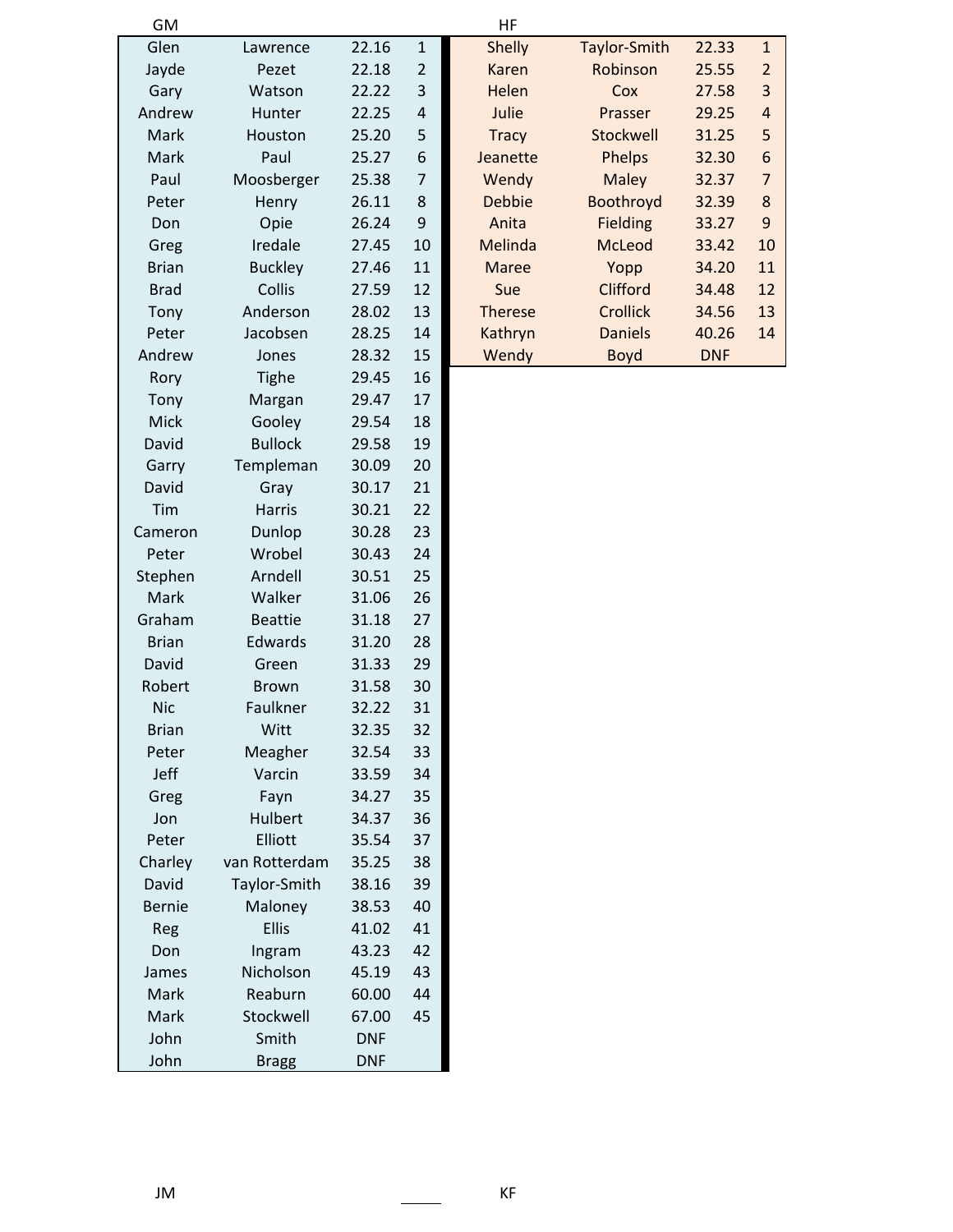| Jim          | Dougherty         | 22.54 | $\mathbf{1}$     | Georgina  | MacKay         |
|--------------|-------------------|-------|------------------|-----------|----------------|
| Peter        | McGrath           | 23.26 | $\overline{2}$   | Jane      | I'ons          |
| Michael      | Evans             | 25.40 | 3                | Christine | Vadaz          |
| Arthur       | <b>Beer</b>       | 26.08 | 4                | Katrina   | <b>Slack</b>   |
| Chris        | Lowery            | 26.13 | 5                | Annie     | <b>Biealer</b> |
| <b>Dick</b>  | Morath            | 26.26 | 6                |           |                |
| Gavin        | Rose              | 26.33 | $\overline{7}$   |           |                |
| Greg         | Stebbing          | 28.41 | 8                |           |                |
| Peter        | Weston            | 28.57 | $\boldsymbol{9}$ |           |                |
| Jeff         | Rowe              | 29.05 | 10               |           |                |
| Anthony      | Johnson           | 29.10 | 11               |           |                |
| Robert       | Kilpatrick        | 29.49 | 12               |           |                |
| Stephen      | Woodfield         | 30.19 | 13               |           |                |
| <b>Derek</b> | Neilson           | 30.25 | 14               |           |                |
| James        | <b>Bridgman</b>   | 30.48 | 15               |           |                |
| Bill         | Schulte           | 31.28 | 16               |           |                |
| Karren       | Cubitt            | 31.44 | 17               |           |                |
| Ross         | Bell              | 31.48 | 18               |           |                |
| Rob          | Boylan            | 31.49 | 19               |           |                |
| Dennis       | McCreadie         | 32.13 | 20               |           |                |
| Jim          | Boyd              | 32.33 | 21               |           |                |
| Jim          | Walker            | 32.52 | 22               |           |                |
| Peter        | West              | 33.21 | 23               |           |                |
| Paul         | Ziebell           | 33.38 | 24               |           |                |
| Gary         | <b>McGoldrick</b> | 34.02 | 25               |           |                |
| Peter        | <b>Bennett</b>    | 34.11 | 26               |           |                |
| John         | Pick              | 34.44 | 27               |           |                |
| Mick         | Maley             | 34.59 | 28               |           |                |
| David        | <b>Barnett</b>    | 35.12 | 29               |           |                |
| Col          | Peak              | 35.28 | 30               |           |                |
| John         | Murray            | 35.47 | 31               |           |                |
| Martin       | Ball              | 35.49 | 32               |           |                |
| Peter        | Brenchley         | 35.51 | 33               |           |                |
| Phillip      | McMahon           | 36.12 | 34               |           |                |
|              |                   |       |                  |           |                |
| Scott        | Ford              | 37.41 | 35               |           |                |
| Zvi          | Hochman           | 38.15 | 36               |           |                |
| Peter        | Larsson           | 39.30 | 37               |           |                |
| Adrian       | Welbourne         | 46.08 | 38               |           |                |
| Oliver       | Dunn              | 46.51 | 39               |           |                |
| Norm         | Hughes            | 48.01 | 40               |           |                |
| <b>Terry</b> | Page              | 60.30 | 41               |           |                |

| Jim                   | Dougherty | 22.54 | 1 | Georgina  | MacKay         | 37.53 |   |
|-----------------------|-----------|-------|---|-----------|----------------|-------|---|
| Peter                 | McGrath   | 23.26 |   | Jane      | l'ons          | 43.14 |   |
| <i><b>Aichael</b></i> | Evans     | 25.40 | 3 | Christine | Vadaz          | 51.12 | 3 |
| Arthur                | Beer      | 26.08 | 4 | Katrina   | <b>Slack</b>   | 51.41 | 4 |
| Chris                 | Lowery    | 26.13 | 5 | Annie     | <b>Biealer</b> | 53.13 | 5 |
|                       |           |       |   |           |                |       |   |

| I M         |          |       |  |
|-------------|----------|-------|--|
| <b>Noel</b> | Olive    | 26.22 |  |
| Tim         | Anderson | 28.51 |  |